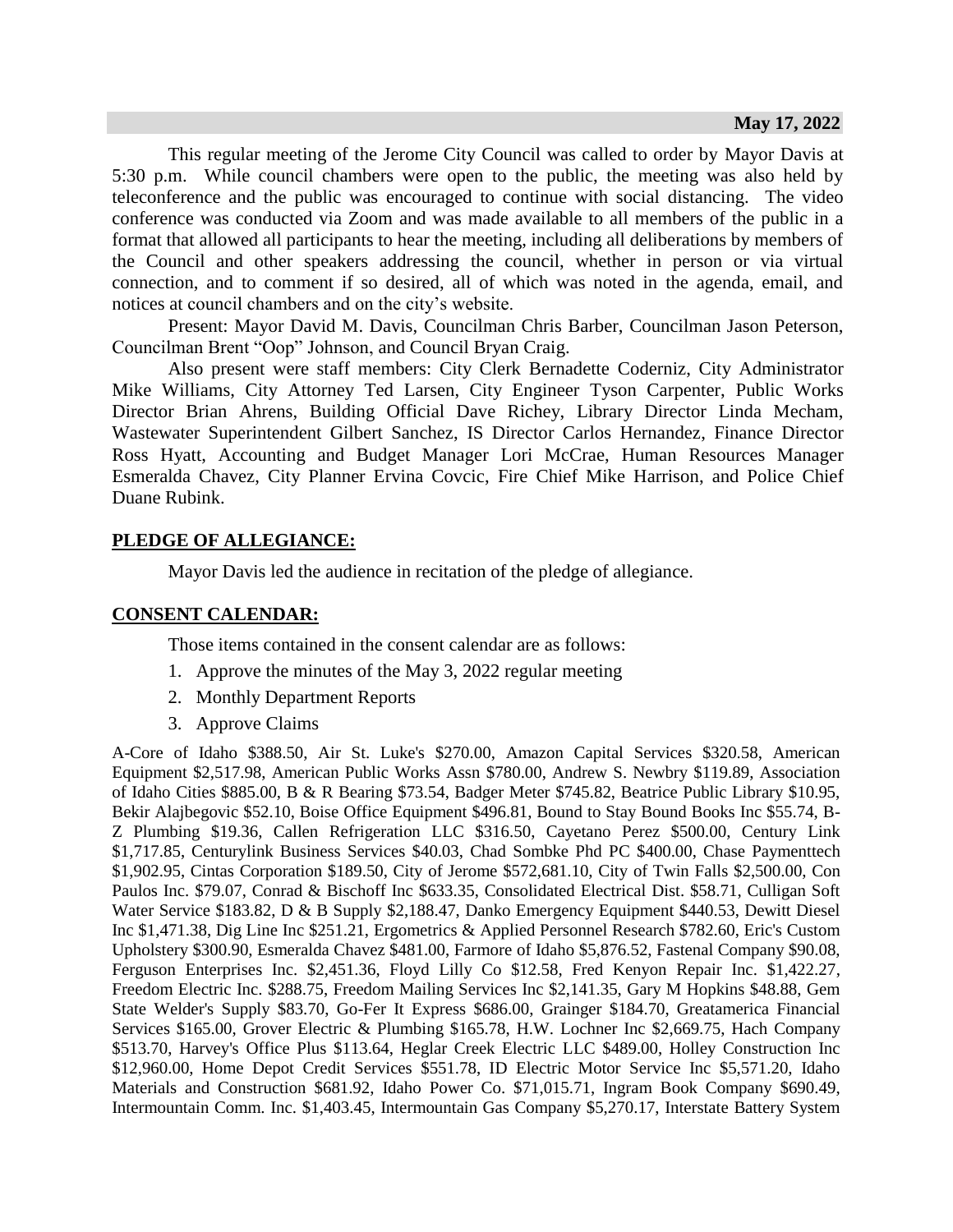ID \$253.90, Jerome Chamber of Commerce \$5,015.00, Jerome City Water Department \$613.23, Jerome County \$12,055.31, Jerome Printshop \$109.00, J-U-B Engineers Inc. \$22,662.81, Keller Associates Inc \$154,420.35, Les Schwab Tire Centers Inc \$1,771.83, Local Highway Tech Assit.Council \$120.00, Lombard-Conrad Architects P.C. \$6,877.28, Madison Burk or Matthew Fink \$52.92, Magic Valley Hydraulics & Repair LLC \$6.15, Magic Valley Labs \$11,906.25, Mason's Trophies & Gifts \$151.45, McHugh Bromley PLLC \$1,615.76, Metroquip Inc. \$3,394.34, Mid-Snake Rc&D Council \$50.00, Mike's Repair \$251.64, Mountain View Spraying Inc \$72.00, Mower Office Systems \$149.97, Mr. Steam Carpet Cleaning \$800.00, Munimetrix Systems Corp. \$89.98, Napa Auto Parts \$976.44, Pacific Steel & Recycling \$16.06, Pacificsource Administrators \$4,936.14, Pinnacle Technologies \$3,807.52, Pipeco \$2,555.29, Productivity Plus Account \$25.00, Pro-Flame Inc \$563.41, Project Mutual Telephone \$322.94, PSI Environmental Services Inc \$22,494.02, Quadient Finance Usa Inc \$2,078.00, Rain for Rent Inc. \$12,198.68, Rexel Usa Inc \$214.50, Ridley's Food & Drug \$249.23, Rodda Paint Company \$3,109.42, Ryan's Repair LLC \$5,117.63, Salt Lake Wholesale Sports \$486.36, Sawtooth Veterinary Services \$385.00, Scales NW LLC \$657.00, Signed Sealed & Delivered \$83.96, Silversky Inc - Dept 106071 \$2,269.72, Skaggs Companies Inc. \$3,917.01, SKM Inc. \$1,062.50, Something More \$130.29, Southern Idaho Solid Waste \$5,159.77, Southern Idaho Tourism \$1,000.00, Tfd Enterprises LLC \$14,324.86, Thatcher Company \$14,618.29, The Radar Shop \$1,135.00, Thomas Mong \$100.00, TLC Rental \$518.12, T-Mobile \$259.86, Tore Up \$60.00, Traffic Safety Supply Co Inc \$2,395.77, Treasure Valley Coffee Inc. \$114.54, U.S. Bank Equipment Finance \$475.39, Univar Solutions Usa Inc. \$5,757.50, Urgent Care of Jerome - Billing Dept \$120.00, US Bank Credit Card \$23,900.45, USA Bluebook \$2,675.93, Valley Office Systems \$132.34, Verizon Wireless \$3,446.42, Watertech Incorporated \$2,011.31, Western States Equipment \$5,838.85, Western Waste Services \$1,408.67, Xpress Bill Pay \$1,241.96.

Councilman Barber made the motion to approve the consent calendar as presented. Second to the motion was made by Councilman Craig. After consideration, the motion passed unanimously by the following vote: **AYES**: Councilman Barber, Councilman Peterson, Councilman Johnson, and Councilman Craig. **NAYS**: None.

## **OATH OF OFFICE, POLICE SERGEANT:**

Mayor Davis administered the Oath of Office to newly promoted Police Sergeant Isaiah Day. Chief Rubink expressed appreciation to the family members of the officers and the support they provide to the department. He stated Sergeant Day has been with the department for three years and has approximately thirteen years' experience in law enforcement. He was pinned by his wife.

## **OATH OF OFFICE, POLICE SERGEANT:**

Mayor Davis administered the Oath of Office to newly promoted Police Sergeant Bekir Alajbegovic. Chief Rubink stated Sergeant Alajbegovic has been with the department for six years and has approximately twelve years' experience in law enforcement. He was pinned by his wife.

## **OATH OF OFFICE, POLICE OFFICER:**

Mayor Davis administered the Oath of Office to Police Officer Amber Perreira. Chief Rubink stated Officer Perreira and completed the College of Southern Idaho program; he is pleased to have her join the department.

## **RESOLUTION NO. 08-22:**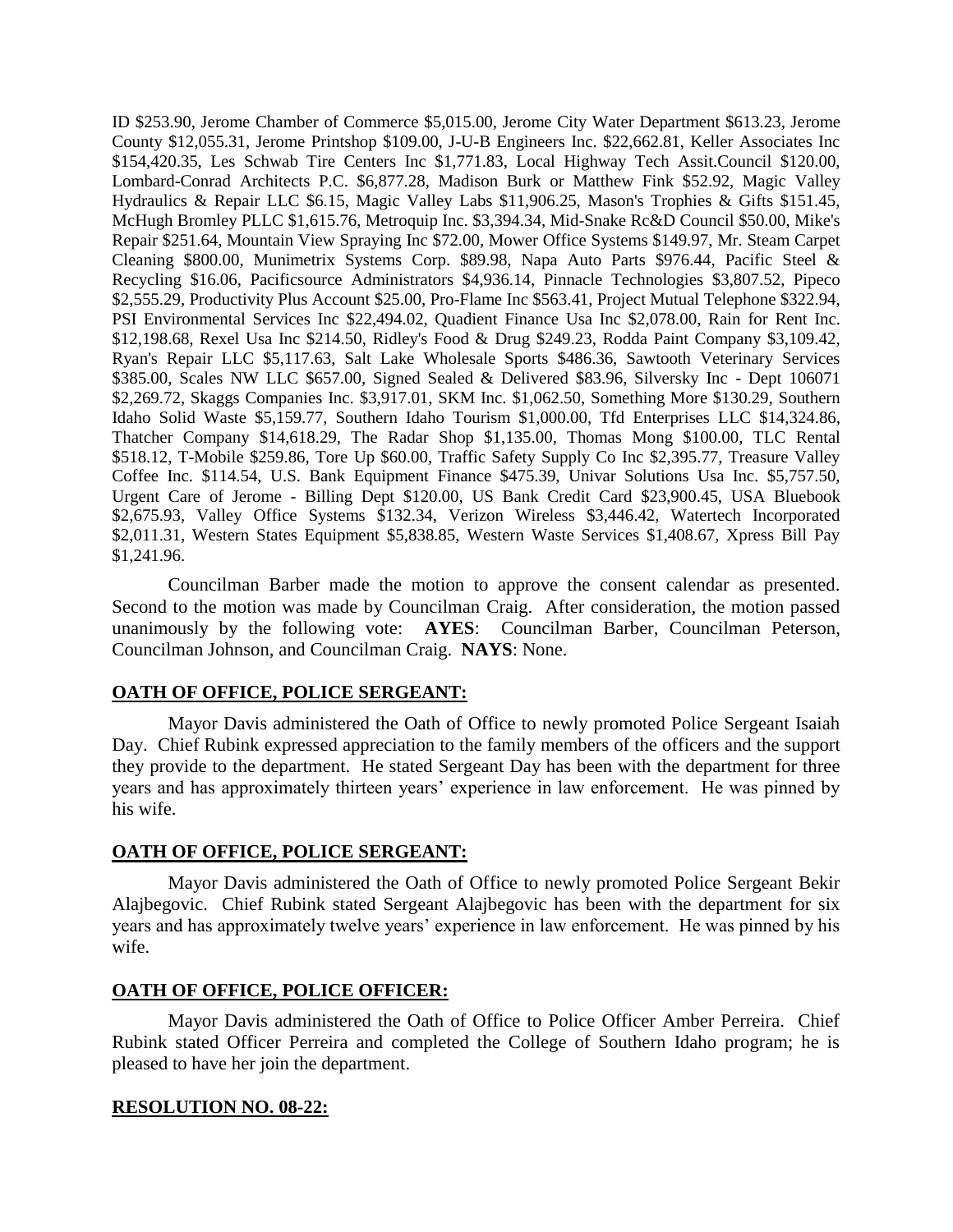Ms. Chavez stated this resolution amends the holiday section of the employee personnel policy manual to include the Juneteenth holiday as a recognized holiday for staff. This holiday was officially recognized by the federal government in 2021, and the City currently recognizes ten other holidays.

The clerk read Resolution No. 08-22 in full as follows:

### **RESOLUTION NO. 08-22**

**A RESOLUTION OF THE MAYOR AND COUNCIL OF THE CITY OF JEROME, IDAHO, AMMENDING THE EMPLOYEE BENEFITS, HOLIDAYS, SECTION OF THE CITY OF JEROME EMPLOYEE PERSONNEL POLICY MANUAL AND PROVIDING AN IMMEDIATE EFFECTIVE DATE.**

**WHEREAS,** the City of Jerome Personnel Policy Manual was adopted by the City Council on September 19, 2017; and,

**WHEREAS,** the City of Jerome wishes to make an amendment to the Employee Personnel Policy Manual since it was adopted, Resolution No 15-17; and,

**WHEREAS,** the amending policy has been reviewed by the City Attorney; and,

**NOW, THEREFORE, BE IT RESOLVED** by the Mayor and City Council of the City of Jerome, Idaho, that:

**Section 1: Repealing Resolution No. 15-17.** Resolution No. 15-17 and any other conflicting resolutions passed prior to this date are repealed in their entirety.

**Section 2: Adoption of City of Jerome Employee Personnel Policy Manual.** The attachment to Resolution No. 08-22 as Exhibit "A" is hereby adopted as the official City of Jerome Employee Personnel Policy Manual.

**Section 3: Severability.** If a part of Resolution No. 08-22 is invalid, all valid parts that are severable from the invalid part remain in effect.

**Section 5: Effective Date.** The effective date of this resolution shall be May 17, 2022.

PASSED BY THE COUNCIL this 17<sup>th</sup> day of May, 2022.

SIGNED BY THE MAYOR this  $17<sup>th</sup>$  day of May, 2022.

By: /s/ David M. Davis David M. Davis, Mayor

ATTEST: /s/ Bernadette Coderniz\_\_\_\_\_\_\_ Bernadette Coderniz, City Clerk

Councilman Barber made the motion to to pass Resolution No. 08-22. Second to the motion was made by Councilman Craig. After consideration, the motion passed unanimously by the following vote: **AYES**: Councilman Barber, Councilman Peterson, Councilman Johnson, and Councilman Craig. **NAYS**: None.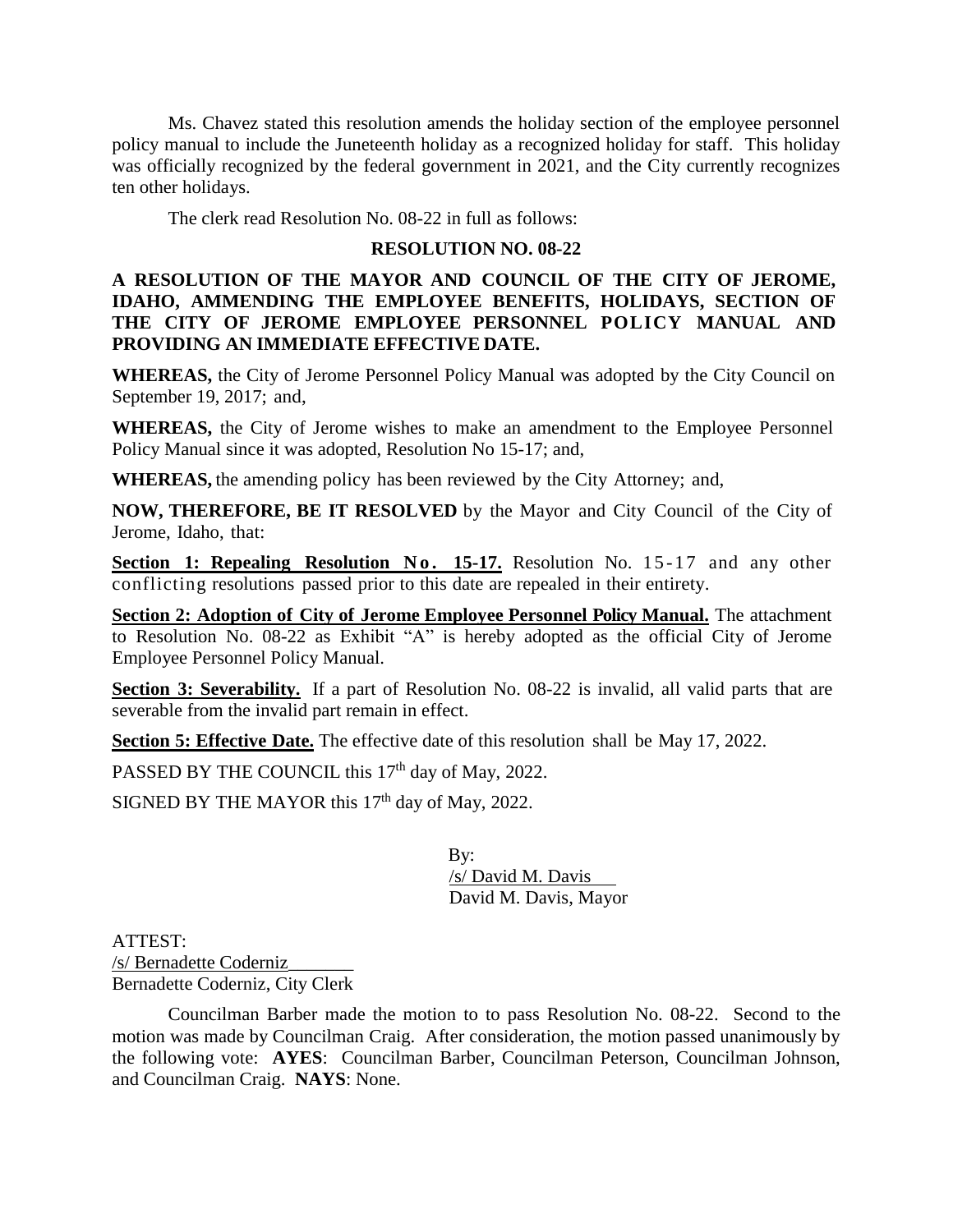### **CAT MINI EXCAVATOR PURCHASE:**

Mr. Ahrens stated the water department has two piece of equipment that run daily, one of which is the mini excavator. The mini excavator and backhoe were both purchased approximately twelve years ago, and staff has been setting funds aside to replace one for the past three years. Staff budgeted \$105,000 for a new mini excavator, and the quote received is under the budget; this allowed for the purchase of tools to be utilized in the irrigation department.

Councilman Craig made the motion to approve the purchase of one new Cat 305 CR Mini Excavator with B6 hammer, 39" DC bucket, and Ripper at a purchase price not to exceed \$99,478.00. Second to the motion was made by Councilman Barber. After consideration, the motion passed unanimously by the following vote: **AYES**: Councilman Barber, Councilman Peterson, Councilman Johnson, and Councilman Craig. **NAYS**: None.

### **UTILITY EASEMENTS TO TDS TELECOM:**

Mr. Williams appeared before Council on behalf of Mr. Carpenter (in attendance via Zoom) regarding the intent of TDS Telecom ("TDS") to install fiberoptic broadband internet throughout the City of Jerome. This will give residents another consumer-paid option for fiberoptic broadband. The network will be routed from two main nodes installed in strategic locations in the City, and TDS has been working with staff to find suitable locations. Two locations were identified: the A Street well site and the  $10<sup>th</sup>$  Avenue E well site. These locations will not have a negative impact on operations, and TDS has requested permanent utility easements at those sites. The equipment, insurance, and maintenance of the equipment will be the responsibility of TDS. Once approved, TDS will have a surveyor prepare legal descriptions and exhibits for the two locations to be included in the final conveyance of easement documents.

Todd Naylor with TDS joined the meeting via Zoom and stated that the equipment will be locked in a cabinet. He further stated a fence can be installed if Council or staff so desire. Mr. Ahrens stated a fence is not necessary, and Councilman Craig stated the sites would look better aesthetically without a fence. Upon inquiry by Mayor Davis, Mr. Naylor stated there is no concern with children climbing on them. He further stated the cabinets will be insured and are similar to power telecommunications boxes throughout the City.

Councilman Barber made the motion to authorize the Mayor to execute two permanent 16' x 16' utilitiy easements to TDS Telecom for the placement, operation and maintenance of fiber optic facilities. Second to the motion was made by Councilman Johnson. After consideration, the motion passed unanimously by the following vote: **AYES**: Councilman Barber, Councilman Peterson, Councilman Johnson, and Councilman Craig. **NAYS**: None.

## **MAGIC VALLEY KIDS MARKET VENDOR FAIR APPLICATION REVIEW:**

Councilman Craig spoke of previous conversations about being consistent with park fees and waivers for specific events at the parks. He stated the Magic Valley Kids Market Vendor Fair is one which would fall under the category of non-profit and recommended that the park use fees be waived. The funds that were to be paid by Prescott and Craig for park use fees will be donated to City Hall for beautification improvements.

Councilman Barber made the motion to to waive applicable park fees due to civic nature of event. Second to the motion was made by Councilman Peterson. After consideration, the motion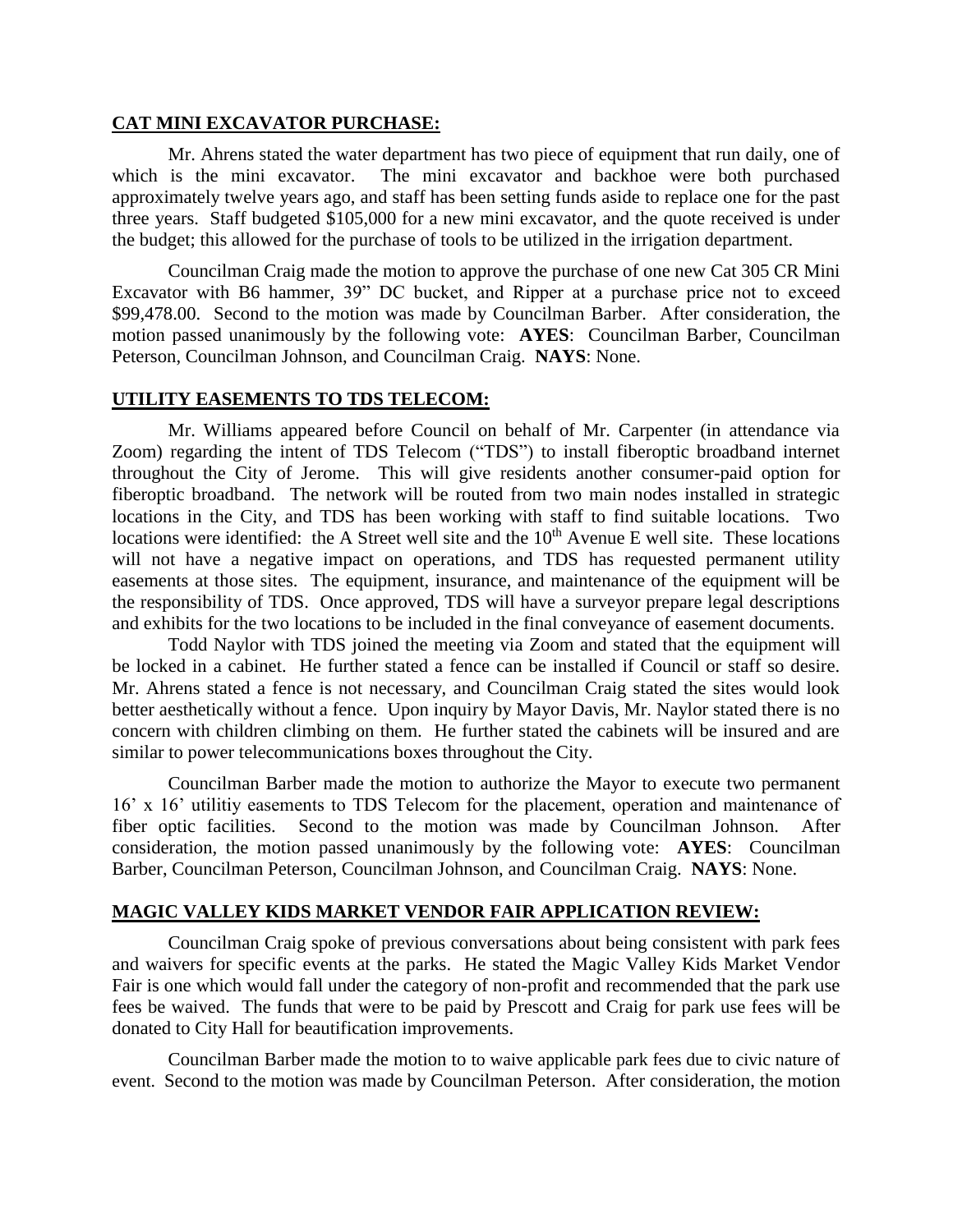passed unanimously by the following vote: **AYES**: Councilman Barber, Councilman Peterson, Councilman Johnson, and Councilman Craig. **NAYS**: None.

## **FREEDOM FEST FIREWORKS, LANTIS PRODUCTIONS:**

Ms. Coderniz stated staff reached out to a few fireworks production companies for this year's Freedom Fest celebration. Quotes were received from Fireworks West International and Lantis Productions. The Community Spirit Committee reviewed both quotes and recommended moving forward with Lantis Productions this year. Ms. Coderniz noted that the Jerome Municipal Code specifies a \$125 application fee for the display of fireworks; however, when quotes were solicited, the application was not sent as a requirement of providing services. In the future the application will be presented at the time quotes are solicited. Upon inquiry by Councilman Craig, Ms. Coderniz stated the Freedom Fest will be held on Saturday, July 2<sup>nd</sup> and that the 2023 dates have not yet been discussed. Mr. Williams commented the show has always been on the Saturday before the 4<sup>th</sup> of July unless Council directs staff to move it to a different date. The selected Saturday has proven to be a success while not interferring with other shows in the area (specifically Twin Falls on July  $4<sup>th</sup>$ ). Upon inquiry by Mayor Davis, Councilman Barber explained there was a multitude of reasons for choosing a different vendor for this year (timing issues, communication issues, etc.). He further stated that Lantis is known locally and will be a good asset to this year's show.

Councilman Barber made the motion to approve contract with Lantis Productions, Inc. for the public display of fireworks at the 2022 Freedom Fest Fireworks show and authorize the mayor to execute the same, and waive the \$125 application fee due to the civic nature of the event. Second to the motion was made by Councilman Craig. After consideration, the motion passed unanimously by the following vote: **AYES**: Councilman Barber, Councilman Peterson, Councilman Johnson, and Councilman Craig. **NAYS**: None.

## **AREA OF CITY IMPACT AMENDMENT DISCUSSION:**

Mr. Williams spoke of a conversation which took place last fall between the former Planning and Zoning (P&Z) Manager and property owners with the desire to be removed from the Area of City Impact ("ACI"). He defined the ACI as areas near the City that have been identified as areas to be annexed into the City in the future. Ordinances and regulations for those areas must be followed, and the process of developing the ACI is laborous with Jerome County involvement. Mr. Williams stated a rezone application was filed with Jerome County for a specific property; as a requirement of a County rezone the City would need to renegotiate its boundaries of the ACI. A public hearing is required to discuss specifics pertaining to that application and renegotiating boundaries. The ACI was negotiated with the County approximately eight years ago after 2.5-3 years' deliberations, and Idaho Statute requires that it be reviewed and renegotiated, at a minimum, every ten years. In reviewing the ACI it appears there are boundaries that could be justifiably changed, and Mr. Williams stated several have inquried about removal from the ACI. At this time staff is reviewing the City's Comprehensive Plan for revisions; the public input process will last throughout the summer, and a variety of meetings are anticipated in the fall. Mr. Williams is hopeful a plan document will be ready to present to Council in early 2023.

Once the Comprehensive Plan is complete, staff plans to proceed with renegotiations on the ACI. This process includes meetings with County Commissioners for renogiations, a hearing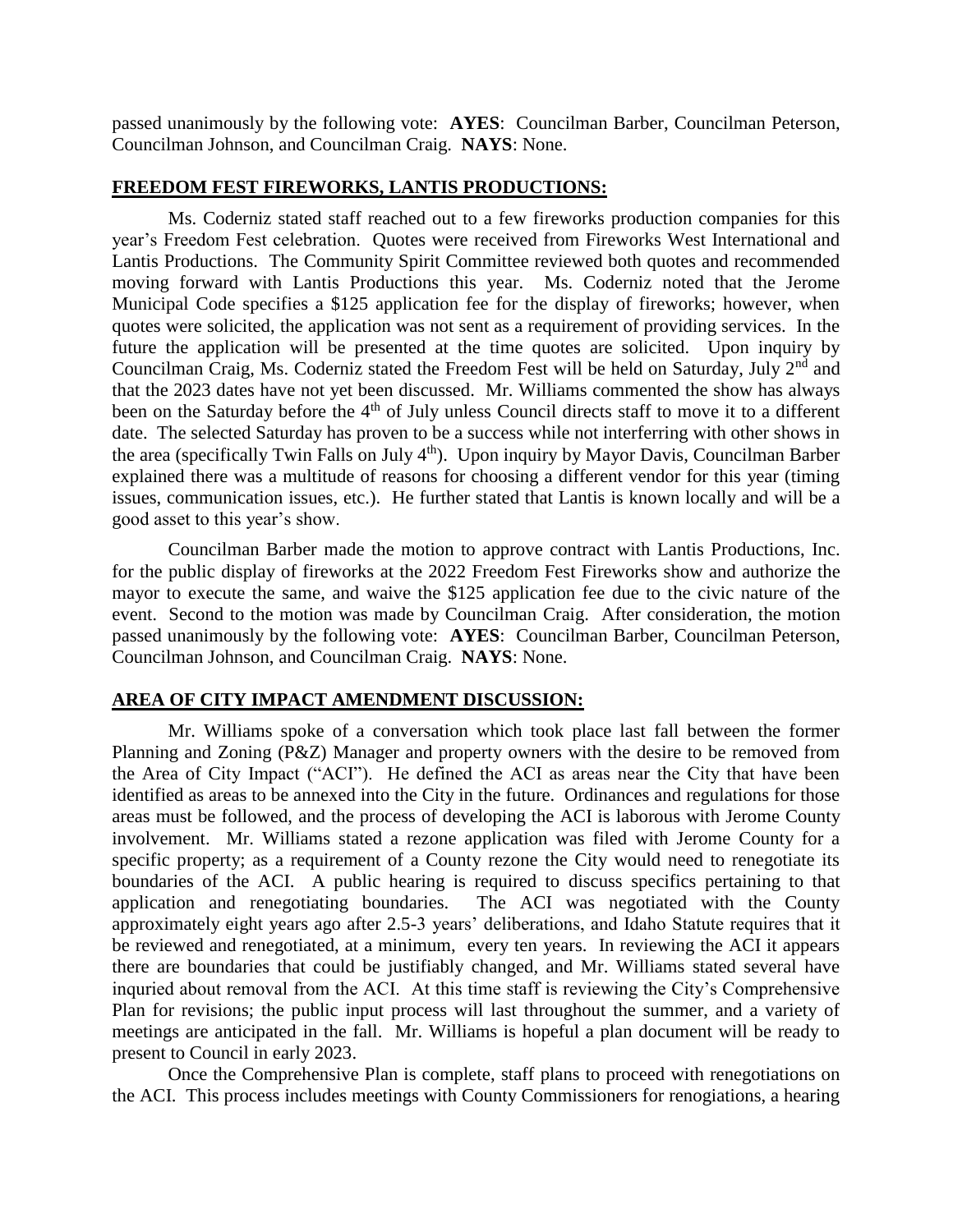with the P&Z and ultimately a joint meeting with City Council and County Commissioners. This lengthy process takes time and is not taken lightly. Mr. Williams reminded Council of the application the County received to have property removed from the ACI and he asked Council for feedback (address the request now or wait until after the Comprehensive Plan is complete).

There was extensive discussion regarding the ACI, and topics included: understanding the ACI; the applicant's wish to be removed; requests to be added in and/or out; the unusual pattern with properties included; growth patterns; the extensive process of identifying the ACI; applications reviewed on a case-by-case basis; pride in the people the City serves; examination of the reasons an applicant would wish to be removed; the process of restablishing the boundaries; reviewing the boundaries on a case-by-case basis versus holding onto several applications at once; the fact that the ACI follows City growth; the size of the existing ACI; requests for annexation into the City; City infrastructure (i.e. 9-mile sewer line that extends to Crossroads Point) and reasonable expectations for annexation; areas that can reasonably be removed; long negotiations due to lack of planning; and, conversations regarding growth and land use. Mr. Larsen stated the property in question is not to be discussed at length at this time, as a public hearing is required to review the application. He also stated it is advantageious for the City and its future to take the Comprehensive Plan and ACI hand-in-hand. Both will help plan how the City will grow and look. Some boundaries seem odd while others show growth: residential growth going north and west, and north and east; commercial growth growing south; industrial growing south and east. The ultimate agreement with the County is that the County will treat applications for land use in those areas according to the City's ordinance. As the City annexes in certain directions, properties will be annexed according to the existing zones. Mr. Larsen spoke of the negotiations and how the area and the ordinaces are considered; the area is difficult to renegotiate as zones are reviewed and considered. It is easier to amend the ordinance, and one consideration with the application, is if there are amendments to the ordinance that would appease the applicants. However, the entire zone would be affected by changes, not just one parcel of property. Mr. Larsen spoke of the many meetings between the City and County that took place during the last negotiations for the ACI boundaries. Upon inquiry by Councilman Barber regarding the application in question and potentially amending the ordinance if needed, Mr. Larsen stated a request to simply be removed from the ACI is not reasonable without justification (i.e. issues with lot size). The ordinance can be reviewed by the City and County to determine if the requested adjustments can be made. Councilman Craig agreed that reviewing the ordinance would be better than not reviewing an application once submitted, and Mr. Larsen stated addressing applications on a case by case basis is difficult when an entire zone would be affected by changes. Councilman Barber questioned the intent of the applicant, and Mr. Larsen stated the City's ACI ordinance is preventing whatever action the applicant wants to take. Mr. Williams stated there is the opportunity to review the land ordinance although one property cannot be treated differently than others. Many factors are taken into consideration when determining lot splits in the ACI, and Mr. Williams stated adjustments to one area could cause a domino effect of other applications coming with the same intentions. Mayor Davis commented that staff must be careful in making decisions that would affect those in a particular zone when reviewing requests and spoke of the process during the last ACI negotiations. Mr. Williams noted that some property owners requested to be included in the ACI at the time of negotiations,and Councilman Barber suggested the ACI ordinance be reviewed. Mr. Larsen stated staff will review the needs of the applicant based on their request and consider an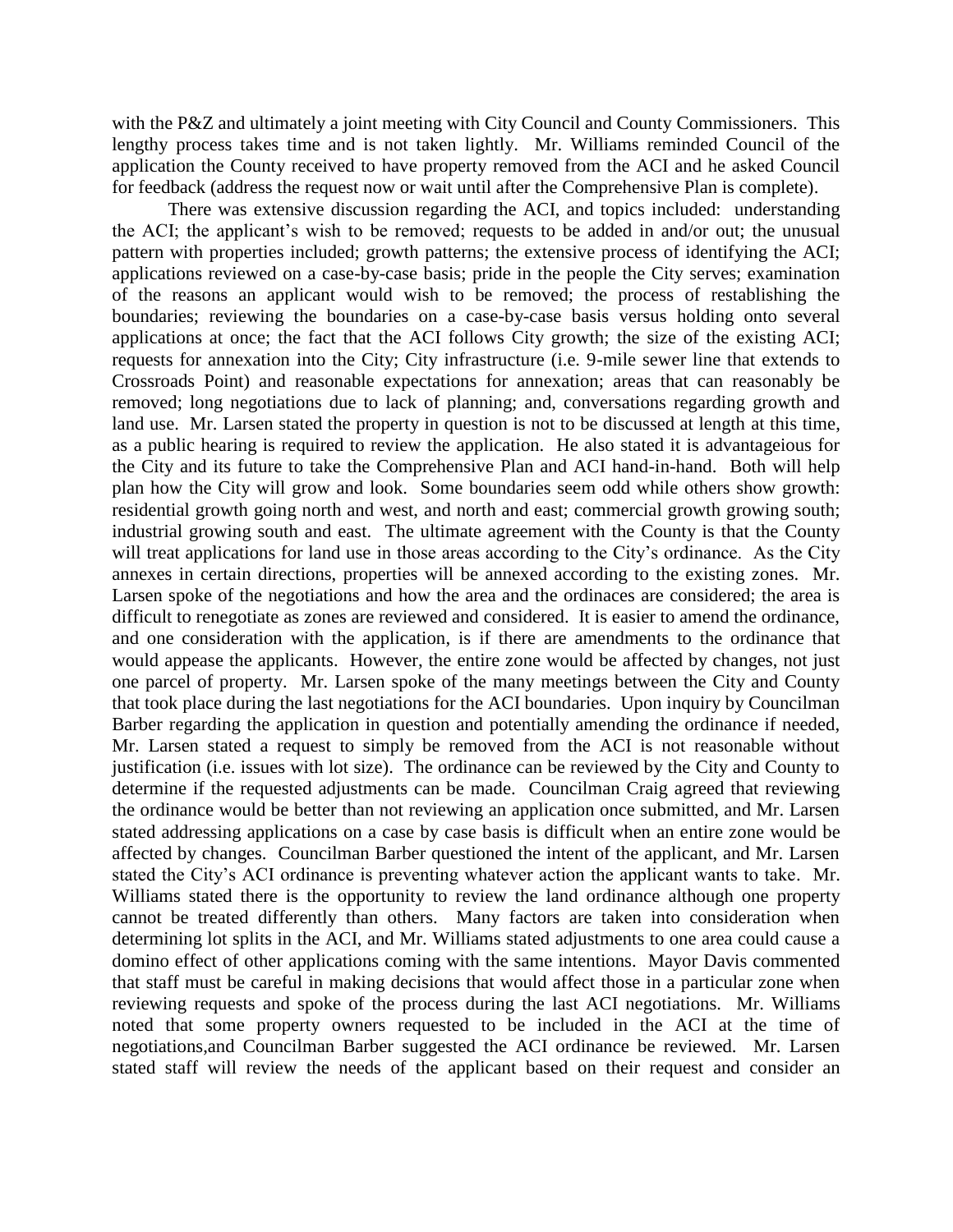ordinance amendment. Council directed Mr. Williams to work with Mr. Larsen on a potential ordinance amendment. No motion was needed for this action.

#### **BUDGET PRIORITIES:**

Mr. Williams reviewed the budget process with Council and provided copies of the FY22-23 preliminary budget. He and the finance department have been meeting with department heads for department needs, budget figures and operational expenses while understanding the existing environment. A challenging budget year is anticipated as the cost of doing business continues to rise (construction costs, fuel costs, etc.) while the City continues to provide existing services, remain competitive with the compensation policy, and work on as many capital projects as are feasible. An increase in water and sewer rates is expected. Mr. Williams provided a Calendar of Events with the following: budget reviews will take place the week of 6/23-6/26; the preliminary budget book out by 7/4; a budget workshop during the week of 7/11; and preliminary budget to be presented to Council on 7/19. The tentative budget will be set on 8/2 and Mr. Williams reminded Council this budget is the maximum amount Council will appropriate in FY23. On 8/16 the appropriations ordinance will be adopted at Council's discretion. He reviewed the City's mission statement and the strategic planning initiatives. Key priorities in the strategic plan were established approximately seven years ago and have been updated in the last years, and they are utilized when setting the budgets and planning projects and programs.

The typical budget drivers include maintaining current levels of service and providing competitive compensation to City employees. Staff was able to fund the new police station but the bid for construction came in approximately 30% higher than anticipated. Revenues are available to move forward with the project and staff will meet with the Construction Manager/General Contractor (CMGC) to review next steps including but not limited to rebidding certain aspects of the plan and looking for opportunities to cut costs. Connectivity and road improvements have been City priorities as well with progress made on bike paths and sidewalks. Mr. Williams asked Council for their input on goals and priorities for staff to consider when preparing budgets for FY23.

Extensive discussions ensued regarding Council's thoughts on areas of importance. Topics of the discussion included: streets chip sealing and maintenance, and potentially working with other cities to share in the purchase of oil; irrigation water delivery; good City infrastructure and pride in City staff; continuing sidewalk projects with new subdivisions; maintenance of City parks and City properties by having additional staff and equipment available; the pleasant and uniform look of public works trucks and police vehicles; pride the citizens have in the City with nice equipment; personnel and parks equipment; the repair of existing sidewalks; water rights and securing additional rights by setting funds aside; a water needs assessment approved by Council last year and engagement with JUB Engineers for a scope to commence the study; the process of attaining additional water rights; evaluating water rights needs and funds to purchase additional shares; water system debt to be paid off within five years; water rights to come in the form of a bond; the discontinuance of irrigation water and process of converting irrigation water rights to domestic water rights; losing quantity of water in the conversion process; the practicality of taking canal water and converting it into potable water; considering watering day assignments (i.e. odd/even water days) for the purpose of water conservation, and a study to justify doing it; attaining water rights with a grant or bond measure; ground material for the playground equipment and equipment replacement; the strength of the parks budget; great work